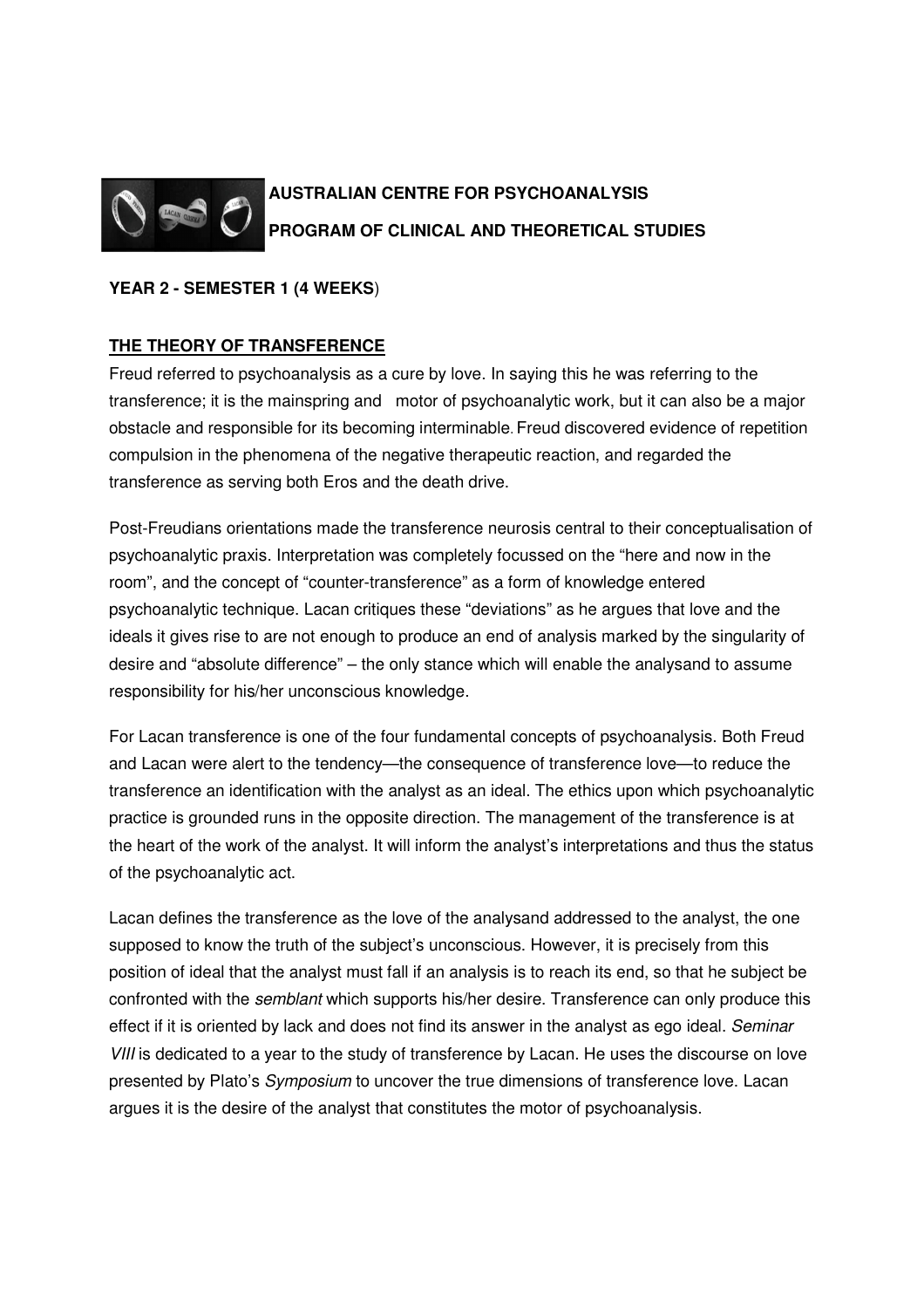### **GENERAL READING GUIDE**

#### **SIGMUND FREUD**

- (1905e [1901]) Fragment of an Analysis of a Case of Hysteria. SE 7: 3.
- (1909d) Notes Upon a Case of Obsessional Neurosis. SE 10: 153.
- (1912b) The Dynamics of Transference. SE 12: 97.
- (1915a [1914]) Observations on Transference-Love (Further Recommendations on the Technique of Psycho-Analysis, III). SE 12: 149.
- (1916-1917 [1915-1917]) Transference, Lecture XXVII, Introductory Lectures on Psycho--- Analysis, Part III. SE 16: 431.
- (1918b) From the History of an Infantile Neurosis. SE 17: 3.
- (1920a) The Psychogenesis of a Case of Homosexuality in a Woman. SE 18: 147.
- (1937c) Analysis Terminable and Interminable. SE 23: 211.
- (1940a [1938]) An Outline of Psycho-Analysis. Chapter VI, The Technique of Psychoanalysis. SE 23: 172.

#### **JACQUES LACAN**

- (2006) Presentation on Transference, In Écrits. The First Complete Edition in English. Trans. B. Fink. London and New York, W.W. Norton & Co., 176-185.
- (2006) The Direction of the Treatment and the Principles of Its Power, In *Écrits. The First* Complete Edition in English. Trans. B. Fink. London and New York, W.W. Norton & Co., 489-537.
- (1988 [1953-1954]) The Seminar of Jacques Lacan, Book I, Freud's Papers on
- Technique. Trans. J. Forrester. Cambridge, Cambridge University Press.
- (1988 [1954-1955]) The Seminar of Jacques Lacan, Book II, The Ego in Freud's Theory and in the Technique of Psychoanalysis. Trans. J. Forrester and J. S. Tomaselli. Cambridge, Cambridge University Press.
- 2015 [1960-61]) The Seminar of Jacques Lacan, Book VIII, Transference. Trans. B. Fink, Polity Press, Cambridge.
- (2014 [1962-63]) The Seminar of Jacques Lacan, Book X, Anxiety. Trans. A. R. Price, Polity Press, Cambridge.
- (1991c [1964]) The Transference and the Drive; The Field of the Other and Back to the Transference; To Conclude. In The Four Fundamental Concepts of Psychoanalysis. Trans. A. Sheridan. London and New York, W. W. Norton & Co.
- (1967-68) The Seminar of Jacques Lacan, Book XV, The Psychoanalytic Act. Unpublished transcript (available at www.lacaninireland.com).
- (1972---1973) The Seminar of Jacques Lacan, Book XX, On Feminine Sexuality, The Limits of Love and Knowledge, Encore. Trans. B. Fink. New York; London, W. W. Norton & Co.
- (1976---1977) The Seminar of Jacques Lacan, Book XXIV, L'insu que sait de l'une-bévue s'aile à mourre. Unpublished transcript (last four sessions available at www.lacaninireland.com)
- (1995) Proposition of 9 October 1967 on the Psychoanalyst of the School. Trans. R. Grigg. analysis 6.